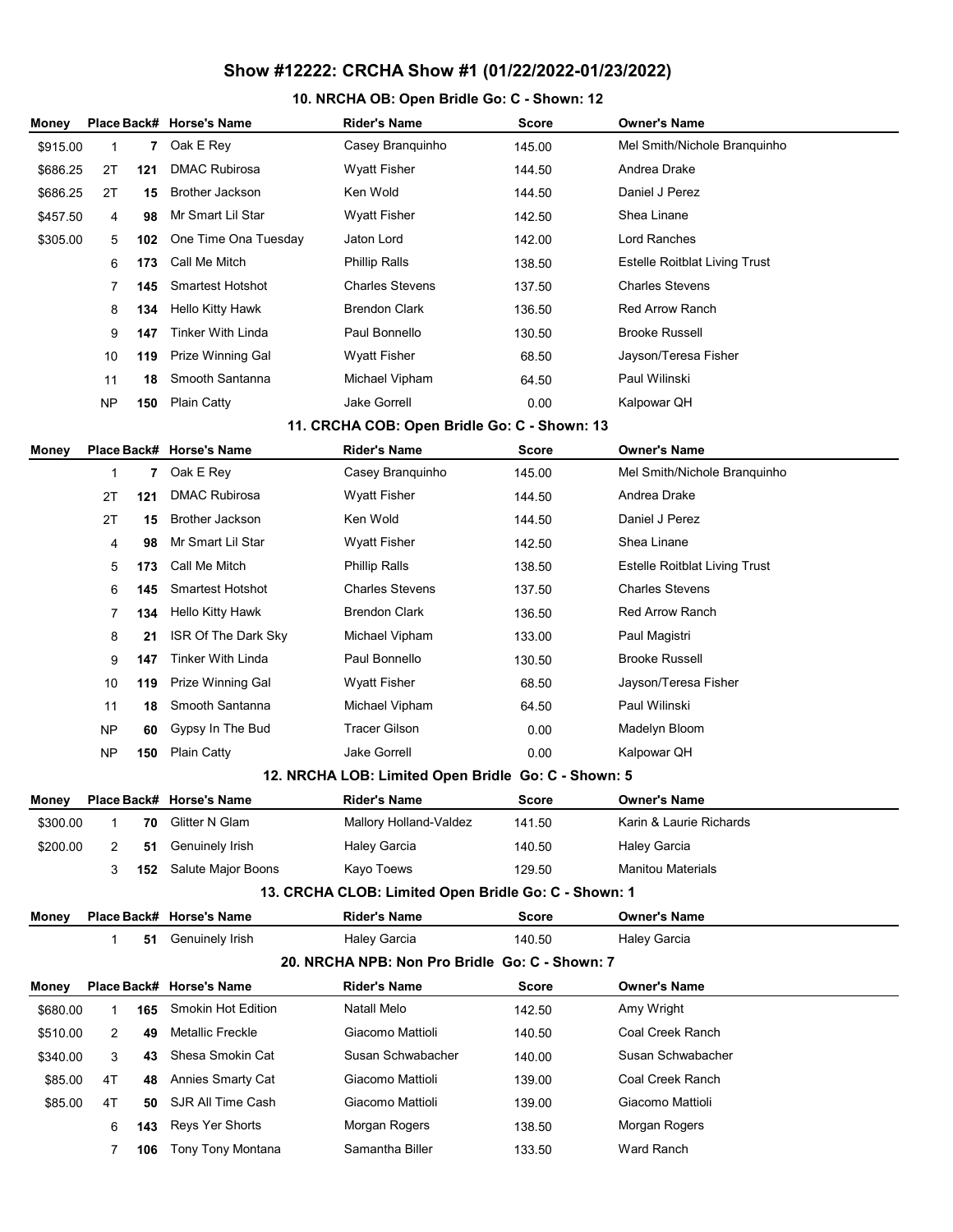#### 21. CRCHA CNPB: Non Pro Bridle Go: C - Shown: 8

| Money    | Place Back#    |     | <b>Horse's Name</b>       | <b>Rider's Name</b>                                           | <b>Score</b> | <b>Owner's Name</b> |
|----------|----------------|-----|---------------------------|---------------------------------------------------------------|--------------|---------------------|
|          |                | 165 | <b>Smokin Hot Edition</b> | Natall Melo                                                   | 142.50       | Amy Wright          |
|          | 2              | 49  | <b>Metallic Freckle</b>   | Giacomo Mattioli                                              | 140.50       | Coal Creek Ranch    |
|          | 3              | 43  | Shesa Smokin Cat          | Susan Schwabacher                                             | 140.00       | Susan Schwabacher   |
|          | 4T             | 48  | Annies Smarty Cat         | Giacomo Mattioli                                              | 139.00       | Coal Creek Ranch    |
|          | 4T             | 50  | SJR All Time Cash         | Giacomo Mattioli                                              | 139.00       | Giacomo Mattioli    |
|          | 6              | 115 | <b>Hadley Smart</b>       | <b>Mason Beal</b>                                             | 137.50       | Shauna Beal         |
|          | 7              | 106 | Tony Tony Montana         | Samantha Biller                                               | 133.50       | Ward Ranch          |
|          | 8              | 83  | Rockstar Lights           | Paula Bremel                                                  | 72.00        | Paula Bremel        |
|          |                |     |                           | 22. NRCHA INPB: Intermediate Non Pro Bridle Go: C - Shown: 6  |              |                     |
| Money    | Place Back#    |     | <b>Horse's Name</b>       | <b>Rider's Name</b>                                           | Score        | <b>Owner's Name</b> |
| \$275.00 | 1              | 165 | <b>Smokin Hot Edition</b> | Natall Melo                                                   | 142.50       | Amy Wright          |
| \$165.00 | 2              | 49  | <b>Metallic Freckle</b>   | Giacomo Mattioli                                              | 140.50       | Coal Creek Ranch    |
| \$110.00 | 3              | 43  | Shesa Smokin Cat          | Susan Schwabacher                                             | 140.00       | Susan Schwabacher   |
|          | 4T             | 48  | Annies Smarty Cat         | Giacomo Mattioli                                              | 139.00       | Coal Creek Ranch    |
|          | 4T             | 50  | SJR All Time Cash         | Giacomo Mattioli                                              | 139.00       | Giacomo Mattioli    |
|          | 6              | 143 | <b>Reys Yer Shorts</b>    | Morgan Rogers                                                 | 138.50       | Morgan Rogers       |
|          |                |     |                           | 23. CRCHA CINPB: Intermediate Non Pro Bridle Go: C - Shown: 6 |              |                     |
| Money    | Place Back#    |     | <b>Horse's Name</b>       | <b>Rider's Name</b>                                           | Score        | <b>Owner's Name</b> |
|          | 1              | 111 | Pepe Le Wright            | Kylie Haskins                                                 | 146.50       | Kylie Haskins       |
|          | 2              | 165 | Smokin Hot Edition        | Natall Melo                                                   | 142.50       | Amy Wright          |
|          | 3              | 49  | <b>Metallic Freckle</b>   | Giacomo Mattioli                                              | 140.50       | Coal Creek Ranch    |
|          | 4              | 43  | Shesa Smokin Cat          | Susan Schwabacher                                             | 140.00       | Susan Schwabacher   |
|          | 5T             | 48  | <b>Annies Smarty Cat</b>  | Giacomo Mattioli                                              | 139.00       | Coal Creek Ranch    |
|          | 5T             | 50  | SJR All Time Cash         | Giacomo Mattioli                                              | 139.00       | Giacomo Mattioli    |
|          |                |     |                           | 24. NRCHA LNPB: Limited Non Pro Bridle Go: C - Shown: 7       |              |                     |
| Money    | Place Back#    |     | <b>Horse's Name</b>       | <b>Rider's Name</b>                                           | Score        | <b>Owner's Name</b> |
| \$260.00 | 1              | 111 | Pepe Le Wright            | Kylie Haskins                                                 | 146.50       | Kylie Haskins       |
| \$195.00 | 2              | 88  | Smart Teena Cash          | <b>Emery Pura</b>                                             | 144.50       | <b>Emery Pura</b>   |
| \$130.00 | 3              | 87  | Playboy Pepinic           | <b>Emery Pura</b>                                             | 142.00       | <b>Emery Pura</b>   |
| \$65.00  | 4              | 49  | Metallic Freckle          | Giacomo Mattioli                                              | 140.50       | Coal Creek Ranch    |
|          | 5T             | 48  | Annies Smarty Cat         | Giacomo Mattioli                                              | 139.00       | Coal Creek Ranch    |
|          | 5T             | 50  | SJR All Time Cash         | Giacomo Mattioli                                              | 139.00       | Giacomo Mattioli    |
|          | $\overline{7}$ | 143 | Reys Yer Shorts           | Morgan Rogers                                                 | 138.50       | Morgan Rogers       |
|          | 8              | 45  | Very Smart Pearl          | Nicole Donahoo                                                | 137.50       | Nicole Donahoo      |
|          |                |     |                           | 25. CRCHA CLNPB: Limited Non Pro Bridle Go: C - Shown: 7      |              |                     |
| Money    | Place Back#    |     | <b>Horse's Name</b>       | <b>Rider's Name</b>                                           | Score        | Owner's Name        |
|          | 1              | 88  | Smart Teena Cash          | <b>Emery Pura</b>                                             | 144.50       | <b>Emery Pura</b>   |
|          | 2              | 87  | Playboy Pepinic           | <b>Emery Pura</b>                                             | 142.00       | <b>Emery Pura</b>   |
|          | 3              | 135 | Little Elk Dancer         | Allyson Bottini                                               | 141.00       | Allyson Bottini     |
|          | 4              | 49  | Metallic Freckle          | Giacomo Mattioli                                              | 140.50       | Coal Creek Ranch    |
|          | 5T             | 48  | Annies Smarty Cat         | Giacomo Mattioli                                              | 139.00       | Coal Creek Ranch    |
|          | 5T             | 50  | SJR All Time Cash         | Giacomo Mattioli                                              | 139.00       | Giacomo Mattioli    |
|          | 7              | 37  | Playinfromtheheart        | Julie Green                                                   | 131.50       | Julie Green         |
|          |                |     |                           |                                                               |              |                     |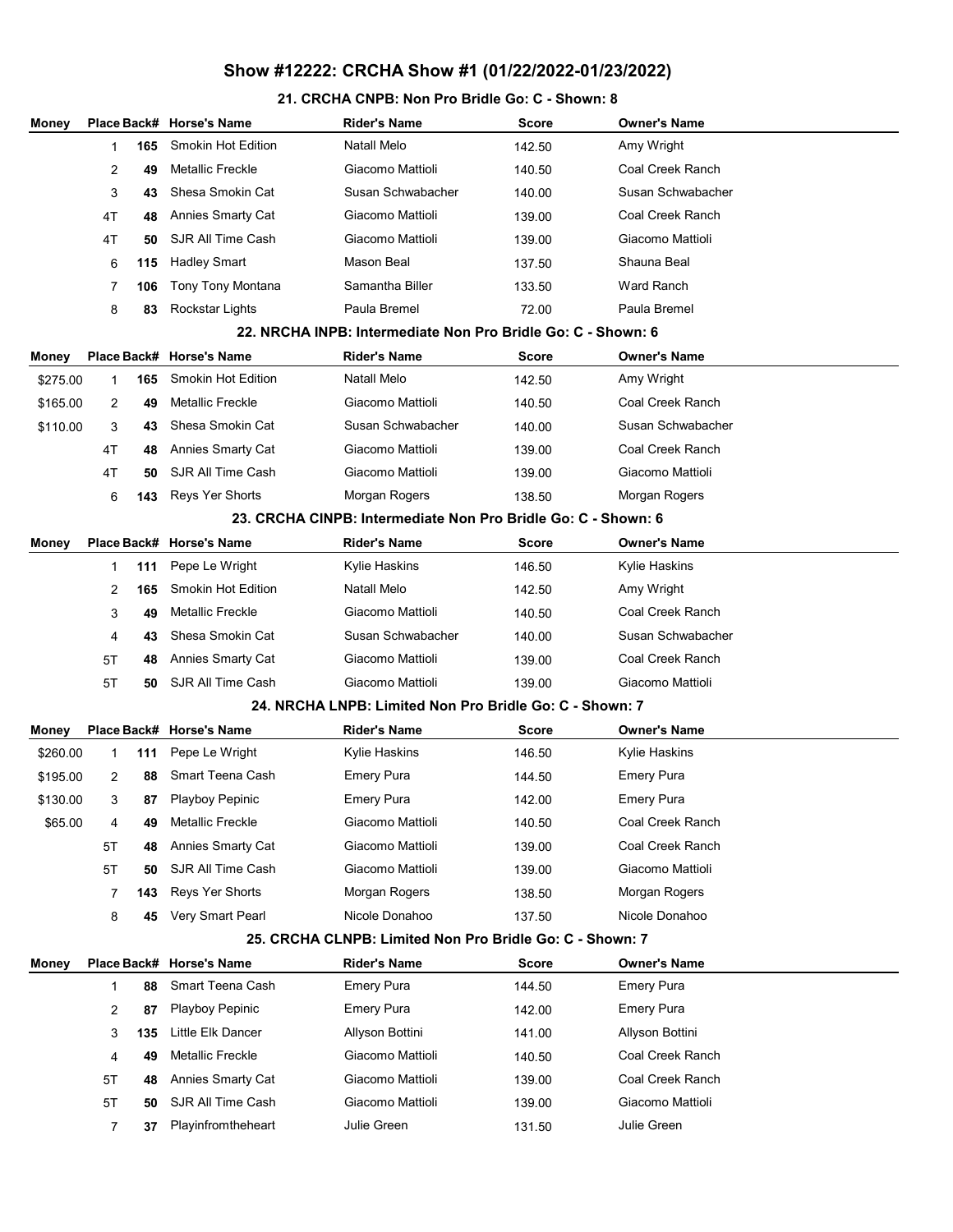|          | 30. NRCHA OH: Open Hackamore Go: C - Shown: 7 |     |                             |                                                         |              |                        |  |
|----------|-----------------------------------------------|-----|-----------------------------|---------------------------------------------------------|--------------|------------------------|--|
| Money    |                                               |     | Place Back# Horse's Name    | Rider's Name                                            | <b>Score</b> | <b>Owner's Name</b>    |  |
| \$920.00 | 1                                             | 107 | Mister Good Tyme            | Chris Krieg                                             | 150.00       | Kay Williams           |  |
| \$690.00 | 2                                             | 174 | Son Of A Mitch              | Phillip Ralls                                           | 145.50       | <b>Billie Jo Ralls</b> |  |
| \$460.00 | 3                                             | 167 | Reachin For The Boon        | <b>Travis Mankins</b>                                   | 142.50       | Cynthia OConnell       |  |
| \$230.00 | 4                                             | 185 | Home Creek Twilight Cat     | Craig Cowley                                            | 139.00       | Craig Cowley           |  |
|          | 5                                             | 184 | Hickorys Lucky Time         | Craig Cowley                                            | 137.50       | Craig & Rosie Cowley   |  |
|          | 6                                             | 36  | <b>Nurses Look Smart</b>    | Lyn Anderson                                            | 137.00       | Lyn Anderson           |  |
|          | NP                                            | 20  | Mr Hickory Hollytime        | Michael Vipham                                          | 0.00         | Robin Flournoy         |  |
|          |                                               |     |                             | 31. CRCHA COH: Open Hackamore Go: C - Shown: 7          |              |                        |  |
| Money    |                                               |     | Place Back# Horse's Name    | <b>Rider's Name</b>                                     | Score        | <b>Owner's Name</b>    |  |
|          | 1                                             | 107 | Mister Good Tyme            | Chris Krieg                                             | 150.00       | Kay Williams           |  |
|          | $\overline{2}$                                | 174 | Son Of A Mitch              | <b>Phillip Ralls</b>                                    | 145.50       | <b>Billie Jo Ralls</b> |  |
|          | 3                                             | 167 | Reachin For The Boon        | <b>Travis Mankins</b>                                   | 142.50       | Cynthia OConnell       |  |
|          | 4                                             | 185 | Home Creek Twilight Cat     | <b>Craig Cowley</b>                                     | 139.00       | <b>Craig Cowley</b>    |  |
|          | 5                                             | 184 | Hickorys Lucky Time         | Craig Cowley                                            | 137.50       | Craig & Rosie Cowley   |  |
|          | 6                                             | 36  | <b>Nurses Look Smart</b>    | Lyn Anderson                                            | 137.00       | Lyn Anderson           |  |
|          | NP                                            | 20  | Mr Hickory Hollytime        | Michael Vipham                                          | 0.00         | Robin Flournoy         |  |
|          |                                               |     |                             | 32. NRCHA LOH: Limited Open Hackamore Go: C - Shown: 3  |              |                        |  |
| Money    | Place Back#                                   |     | <b>Horse's Name</b>         | <b>Rider's Name</b>                                     | <b>Score</b> | <b>Owner's Name</b>    |  |
| \$240.00 | $\mathbf{1}$                                  | 185 | Home Creek Twilight Cat     | <b>Craig Cowley</b>                                     | 139.00       | <b>Craig Cowley</b>    |  |
| \$160.00 | 2                                             | 184 | Hickorys Lucky Time         | <b>Craig Cowley</b>                                     | 137.50       | Craig & Rosie Cowley   |  |
|          | 3                                             | 175 | Boons Country Chick         | Rod Burr                                                | 132.50       | Carla Kelly            |  |
|          |                                               |     |                             | 33. CRCHA CLOH: Limited Open Hackamore Go: C - Shown: 1 |              |                        |  |
| Money    |                                               |     | Place Back# Horse's Name    | <b>Rider's Name</b>                                     | Score        | <b>Owner's Name</b>    |  |
|          | 1                                             | 175 | <b>Boons Country Chick</b>  | Rod Burr                                                | 132.50       | Carla Kelly            |  |
|          |                                               |     |                             | 40. CRCHA OJrH: Open Junior Horse Go: C - Shown: 21     |              |                        |  |
| Money    |                                               |     | Place Back# Horse's Name    | <b>Rider's Name</b>                                     | <b>Score</b> | <b>Owner's Name</b>    |  |
|          | 1                                             | 130 | CR Hes A Tuff One           | <b>Brendon Clark</b>                                    | 145.50       | Jill Olerich           |  |
|          | $\overline{2}$                                | 19  | <b>Brothers Belledancer</b> | Ken Wold                                                | 143.50       | Paul Wilinski          |  |
|          | 3                                             | 96  | Gettin Arround              | Sunni McCormick                                         | 143.00       | Suzette Overgaag       |  |
|          | 4                                             | 146 | Smokin N Smooth             | <b>Charles Stevens</b>                                  | 141.50       | <b>Charles Stevens</b> |  |
|          | 5T                                            | 12  | Cashing N My Diamond        | Ken Wold                                                | 141.00       | Mark Beck              |  |
|          | 5T                                            | 82  | Reyzin A Lil Cash           | Monica Caetano                                          | 141.00       | Charmain Weiser        |  |
|          | 7                                             | 148 | Im A Little Bit Nic         | Paul Bonnello                                           | 140.50       | Delonna Brewen         |  |
|          | 8                                             | 79  | Give Me Smore               | <b>Brendon Clark</b>                                    | 139.00       | Andrea Pasek           |  |
|          | 9                                             | 75  | Heart Breyker               | Nicolas Barthelemy                                      | 138.50       | White Tail Ranch PH    |  |
|          | 10                                            | 116 | Gotta Get Summer            | Wyatt Fisher                                            | 137.50       | 4D Ranch LLC           |  |
|          | 11                                            | 73  | Supreystition               | Nicolas Barthelemy                                      | 135.00       | White Tail Ranch PH    |  |
|          | 12T                                           | 64  | Bet On Cher                 | Roger Bias                                              | 134.00       | Anna Rippy             |  |
|          | 12T                                           | 124 | Samantha                    | <b>Wyatt Fisher</b>                                     | 134.00       | <b>Britt Williams</b>  |  |
|          | 14                                            | 4   | Smooth Bow Peepto           | Paul Bonnello                                           | 127.50       | Megan Clausen          |  |
|          | 15                                            | 153 | Little Miss Voodoo          | <b>Jake Gorrell</b>                                     | 125.50       | Dana Roulet            |  |
|          | 16                                            | 63  | Sannta Baby                 | <b>Jake Gorrell</b>                                     | 71.50        | Laura Raynak           |  |
|          | 17                                            | 9   | Catty Cow Patty             | Casey Branquinho                                        | 69.00        | Suzanne Benech         |  |
|          | 18                                            | 13  | Not Justa Nutter Cat        | Ken Wold                                                | 65.50        | Barbara Giljum         |  |
|          | 19                                            | 120 | Quejanaisalito              | <b>Wyatt Fisher</b>                                     | 64.50        | Andrea Drake           |  |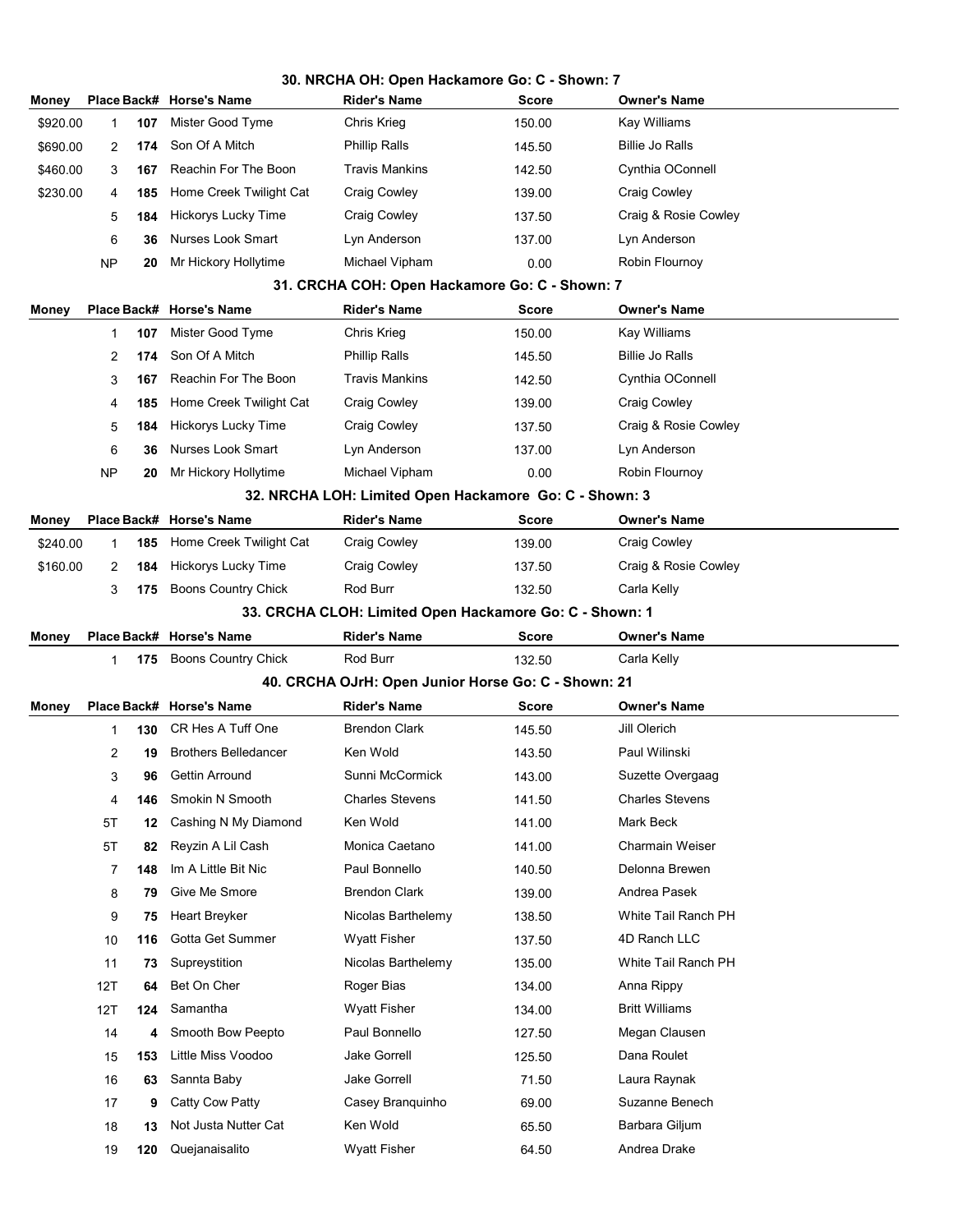|          |    |     |                             | Show #12222: CRCHA Show #1 (01/22/2022-01/23/2022)          |        |                           |  |
|----------|----|-----|-----------------------------|-------------------------------------------------------------|--------|---------------------------|--|
|          | 20 | 182 | Pac Man Cat                 | Paul Bonnello                                               | 60.00  | Mother Mayhem             |  |
|          | NP | 61  | Yourgunnaloveme             | <b>Tracer Gilson</b>                                        | 0.00   | Vickie Compton            |  |
|          |    |     |                             | 41. CRCHA LOJrH: Limited Open Junior Horse Go: C - Shown: 2 |        |                           |  |
| Money    |    |     | Place Back# Horse's Name    | <b>Rider's Name</b>                                         | Score  | <b>Owner's Name</b>       |  |
|          | 1  | 157 | Miss Metallic Chic          | Kali Verhoest                                               | 129.00 | Kali Verhoest             |  |
|          | 2  | 69  | To Timing Pepto             | Luis Valdez                                                 | 61.00  | Liz Hudson                |  |
|          |    |     |                             | 50. NRCHA NPH: Non Pro Hackamore Go: C - Shown: 6           |        |                           |  |
| Money    |    |     | Place Back# Horse's Name    | <b>Rider's Name</b>                                         | Score  | <b>Owner's Name</b>       |  |
| \$300.00 | 1  | 164 | Champagne Is Timeles        | Natall Melo                                                 | 141.50 | Natall Melo               |  |
| \$180.00 | 2  | 66  | Shesa Smooth Lady           | Cynthia Bias                                                | 139.50 | Cynthia Bias/David Daniel |  |
| \$120.00 | 3  | 101 | Her Time                    | Francesca Lord                                              | 139.00 | Francesca Lord            |  |
|          | 4  | 113 | Smart Lookin Pepinic        | Mason Beal                                                  | 137.00 | Ernie Beal                |  |
|          | 5  | 57  | Napa Cat                    | Murray Thompson                                             | 136.00 | Murray Thompson           |  |
|          | 6  | 99  | <b>Minimints</b>            | Alaine Hu                                                   | 123.00 | Alaine Hu                 |  |
|          | NP | 142 | Reydioactive Ray            | <b>Tyler Follett</b>                                        | 0.00   | <b>Tyler Follett</b>      |  |
|          |    |     |                             | 51. CRCHA NPJrH: Non Pro Junior Horse Go: C - Shown: 11     |        |                           |  |
| Money    |    |     | Place Back# Horse's Name    | <b>Rider's Name</b>                                         | Score  | Owner's Name              |  |
|          | 1  | 35  | Once Upon A Hicapoo         | Nina McCorkle                                               | 144.00 | Nina McCorkle             |  |
|          | 2  | 164 | Champagne Is Timeles        | Natall Melo                                                 | 141.50 | Natall Melo               |  |
|          | 3  | 155 | <b>ISR Shesa Mireycle</b>   | Kristin Tesiny                                              | 141.00 | Kristin Tesiny            |  |
|          | 4  | 122 | Wood U Just Do It           | Jayson (JJ) Fisher                                          | 140.00 | Jayson/Teresa Fisher      |  |
|          | 5  | 57  | Napa Cat                    | Murray Thompson                                             | 136.00 | Murray Thompson           |  |
|          | 6  | 42  | SJR Sumkinda Talk           | Susan Schwabacher                                           | 134.00 | Susan Schwabacher         |  |
|          | 7  | 125 | Mighty Fine Blu Boon        | Jayson (JJ) Fisher                                          | 133.50 | Jayson/Teresa Fisher      |  |
|          | 8  | 108 | Got A Hott Date             | Samantha Biller                                             | 131.00 | Ward Ranch                |  |
|          | 9  | 99  | Minimints                   | Alaine Hu                                                   | 123.00 | Alaine Hu                 |  |
|          | 10 | 136 | <b>ISR Little Rey</b>       | <b>Stacy Duesterhaus</b>                                    | 68.00  | Brendan & Stacy           |  |
|          | NP | 59  | <b>Rebellious Soul</b>      | Tricia Gilson                                               | 0.00   | Tricia Gilson             |  |
|          |    |     |                             | 60. NRCHA OTR: Open Two Rein Go: C - Shown: 7               |        |                           |  |
| Money    |    |     | Place Back# Horse's Name    | <b>Rider's Name</b>                                         | Score  | <b>Owner's Name</b>       |  |
| \$280.00 | 1  | 149 | <b>Trucker Sippin Boons</b> | Paul Bonnello                                               | 144.00 | Paul & Courtni Bonnello   |  |
| \$210.00 | 2  | 81  | Spooks Coby Jo              | Monica Caetano                                              | 144.00 | <b>Fred Marrs</b>         |  |
| \$140.00 | 3  | 131 | <b>CR Double Tuff</b>       | <b>Brendon Clark</b>                                        | 143.00 | <b>Red Arrow Ranch</b>    |  |
| \$70.00  | 4  | 100 | Marie Donesome Magic        | Jaton Lord                                                  | 142.00 | Lord Ranches              |  |
|          | 5  | 129 | Seven S Reyncheck           | Sunni McCormick                                             | 141.50 | Grace Davis               |  |
|          | 6  | 132 | Roo To Do                   | Elizabeth Horve                                             | 140.50 | <b>Red Arrow Ranch</b>    |  |
|          | 7  | 176 | <b>Got Easter</b>           | Michelle Gilles                                             | 65.50  | <b>Michelle Gilles</b>    |  |
|          |    |     |                             | 61. CRCHA COTR: Open Two Rein Go: C - Shown: 5              |        |                           |  |
| Money    |    |     | Place Back# Horse's Name    | <b>Rider's Name</b>                                         | Score  | <b>Owner's Name</b>       |  |
|          | 1  | 81  | Spooks Coby Jo              | Monica Caetano                                              | 144.00 | <b>Fred Marrs</b>         |  |
|          | 2Τ | 131 | <b>CR Double Tuff</b>       | <b>Brendon Clark</b>                                        | 143.00 | <b>Red Arrow Ranch</b>    |  |
|          | 2Τ | 74  | <b>Purr D Metallic</b>      | Nicolas Barthelemy                                          | 143.00 | White Tail Ranch PH       |  |
|          | 4  | 132 | Roo To Do                   | Elizabeth Horve                                             | 140.50 | <b>Red Arrow Ranch</b>    |  |
|          | 5  | 176 | <b>Got Easter</b>           | Michelle Gilles                                             | 65.50  | <b>Michelle Gilles</b>    |  |
|          |    |     |                             | 70. NRCHA NPTR: Non Pro Two Rein Go: C - Shown: 2           |        |                           |  |
| Money    |    |     | Place Back# Horse's Name    | <b>Rider's Name</b>                                         | Score  | Owner's Name              |  |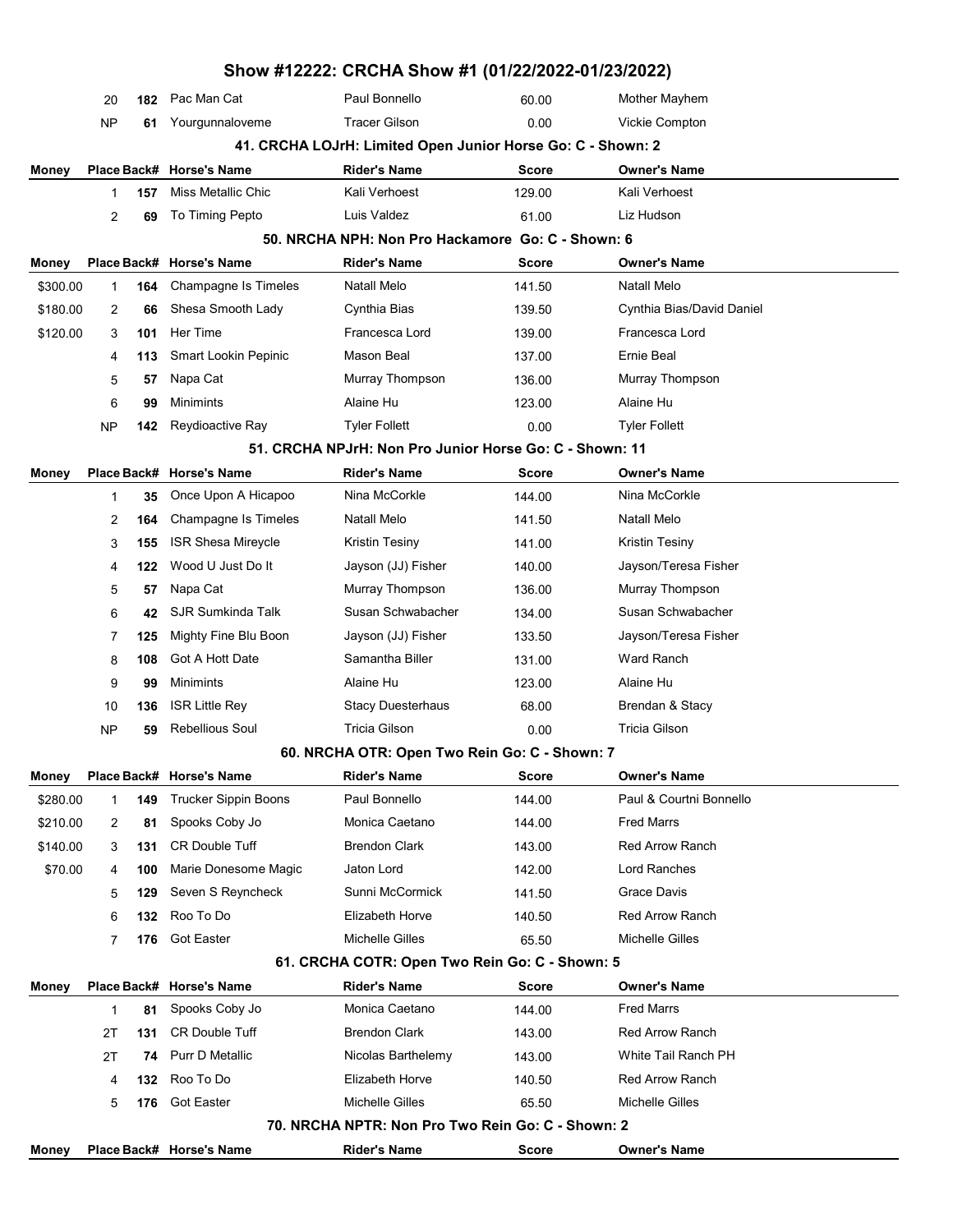|          |                                               |     |                          | Show #12222: CRCHA Show #1 (01/22/2022-01/23/2022) |              |                          |  |  |
|----------|-----------------------------------------------|-----|--------------------------|----------------------------------------------------|--------------|--------------------------|--|--|
| \$350.00 | 1                                             | 94  | Jans Shiney Rey          | Erin Mendes                                        | 146.00       | Erin Mendes              |  |  |
|          | 2                                             | 3   | Imthecatsmeow            | <b>Heather Livingston</b>                          | 134.50       | Heather Livingston       |  |  |
|          |                                               |     |                          | 71. CRCHA CNPTR: Non Pro Two Rein Go: C - Shown: 2 |              |                          |  |  |
| Money    |                                               |     | Place Back# Horse's Name | <b>Rider's Name</b>                                | <b>Score</b> | <b>Owner's Name</b>      |  |  |
|          | $\mathbf{1}$                                  | 94  | Jans Shiney Rey          | Erin Mendes                                        | 146.00       | Erin Mendes              |  |  |
|          | 2                                             | 3   | Imthecatsmeow            | Heather Livingston                                 | 134.50       | Heather Livingston       |  |  |
|          |                                               |     |                          | 80. NRCHA YCH: Youth Cow Horse Go: C - Shown: 7    |              |                          |  |  |
| Money    |                                               |     | Place Back# Horse's Name | <b>Rider's Name</b>                                | <b>Score</b> | <b>Owner's Name</b>      |  |  |
| \$200.00 | 1                                             | 87  | Playboy Pepinic          | <b>Emery Pura</b>                                  | 147.50       | <b>Emery Pura</b>        |  |  |
| \$150.00 | 2                                             | 11  | Smartlilmister           | Sophia Patino                                      | 145.00       | Sophia Patino            |  |  |
| \$100.00 | 3                                             | 45  | Very Smart Pearl         | Nicole Donahoo                                     | 142.00       | Nicole Donahoo           |  |  |
| \$50.00  | 4                                             | 88  | Smart Teena Cash         | <b>Emery Pura</b>                                  | 141.50       | <b>Emery Pura</b>        |  |  |
|          | 5                                             | 151 | Smooth N Cash            | <b>Chet Gorrell</b>                                | 133.50       | Bonnie Roloff            |  |  |
|          | 6                                             | 22  | Grays Peppy Star         | Hope Kell                                          | 133.00       | Todd & Rachel Kell       |  |  |
|          | NP                                            | 111 | Pepe Le Wright           | Kylie Haskins                                      | 0.00         | Kylie Haskins            |  |  |
|          |                                               |     |                          | 81. CRCHA CYCH: Youth Cow Horse Go: C - Shown: 6   |              |                          |  |  |
| Money    |                                               |     | Place Back# Horse's Name | <b>Rider's Name</b>                                | Score        | <b>Owner's Name</b>      |  |  |
|          | 1                                             | 87  | Playboy Pepinic          | <b>Emery Pura</b>                                  | 147.50       | <b>Emery Pura</b>        |  |  |
|          | 2                                             | 11  | Smartlilmister           | Sophia Patino                                      | 145.00       | Sophia Patino            |  |  |
|          | 3                                             | 160 | Travalinonmoonshine      | <b>Haliegh Grant</b>                               | 143.50       | Paulette/Marvin Teixeira |  |  |
|          | 4                                             | 88  | Smart Teena Cash         | <b>Emery Pura</b>                                  | 141.50       | <b>Emery Pura</b>        |  |  |
|          | 5                                             | 151 | Smooth N Cash            | <b>Chet Gorrell</b>                                | 133.50       | <b>Bonnie Roloff</b>     |  |  |
|          | 6                                             | 22  | Grays Peppy Star         | Hope Kell                                          | 133.00       | Todd & Rachel Kell       |  |  |
|          | 90. NRCHA YBX: Youth Boxing Go: C - Shown: 11 |     |                          |                                                    |              |                          |  |  |
| Money    |                                               |     | Place Back# Horse's Name | <b>Rider's Name</b>                                | Score        | <b>Owner's Name</b>      |  |  |
| \$195.00 | 1                                             | 159 | Lady In Minks            | Kiersten Fry                                       | 146.00       | Kiersten Fry             |  |  |
| \$162.50 | 2                                             | 39  | Hes Got The Luck         | Ava Etcheverry                                     | 143.00       | Amy Etcheverry           |  |  |
| \$130.00 | 3                                             | 151 | Smooth N Cash            | <b>Chet Gorrell</b>                                | 140.00       | <b>Bonnie Roloff</b>     |  |  |
| \$81.25  | 4T                                            | 84  | Hesa Shiny Twist         | <b>Taylor Topping</b>                              | 139.00       | <b>Taylor Topping</b>    |  |  |
| \$81.25  | 4T                                            | 40  | Quick As Einstein        | Evan Etcheverry                                    | 139.00       | <b>Jake Gorrell</b>      |  |  |
|          | 6                                             | 133 | They Call Me Sioux       | Kyle Maslin                                        | 138.00       | Scott & Kyle Maslin      |  |  |
|          | 7T                                            | 156 | Catman N Robin           | Lacey Andrews                                      | 137.00       | Shayna Andrews/Melissa   |  |  |
|          | 7T                                            | 62  | <b>TR Dual Shine</b>     | Lilly Gilson                                       | 137.00       | <b>Tracer Gilson</b>     |  |  |
|          | 9                                             | 104 | Pearl Master             | Anna Antongiovanni                                 | 135.00       | Monica Etcheverry        |  |  |
|          | 10                                            | 118 | Paid By A Starlett       | Lonni Oppedyk                                      | 133.50       | Lonni & Sonya Oppedyk    |  |  |
|          | 11                                            | 170 | Ima Diamond J Star       | Analina Porsch                                     | 70.00        | Analina Porsch           |  |  |
|          |                                               |     |                          | 91. CRCHA CYBX: Youth Boxing Go: C - Shown: 10     |              |                          |  |  |
| Money    |                                               |     | Place Back# Horse's Name | <b>Rider's Name</b>                                | Score        | <b>Owner's Name</b>      |  |  |
|          | 1                                             | 159 | Lady In Minks            | Kiersten Fry                                       | 146.00       | Kiersten Fry             |  |  |
|          | 2                                             | 39  | Hes Got The Luck         | Ava Etcheverry                                     | 143.00       | Amy Etcheverry           |  |  |
|          | 3                                             | 151 | Smooth N Cash            | <b>Chet Gorrell</b>                                | 140.00       | <b>Bonnie Roloff</b>     |  |  |
|          | 4T                                            | 84  | Hesa Shiny Twist         | <b>Taylor Topping</b>                              | 139.00       | <b>Taylor Topping</b>    |  |  |
|          | 4T                                            | 40  | <b>Quick As Einstein</b> | Evan Etcheverry                                    | 139.00       | Jake Gorrell             |  |  |
|          | 6                                             | 133 | They Call Me Sioux       | Kyle Maslin                                        | 138.00       | Scott & Kyle Maslin      |  |  |
|          | 7                                             | 62  | <b>TR Dual Shine</b>     | Lilly Gilson                                       | 137.00       | <b>Tracer Gilson</b>     |  |  |
|          | 8                                             | 104 | Pearl Master             | Anna Antongiovanni                                 | 135.00       | Monica Etcheverry        |  |  |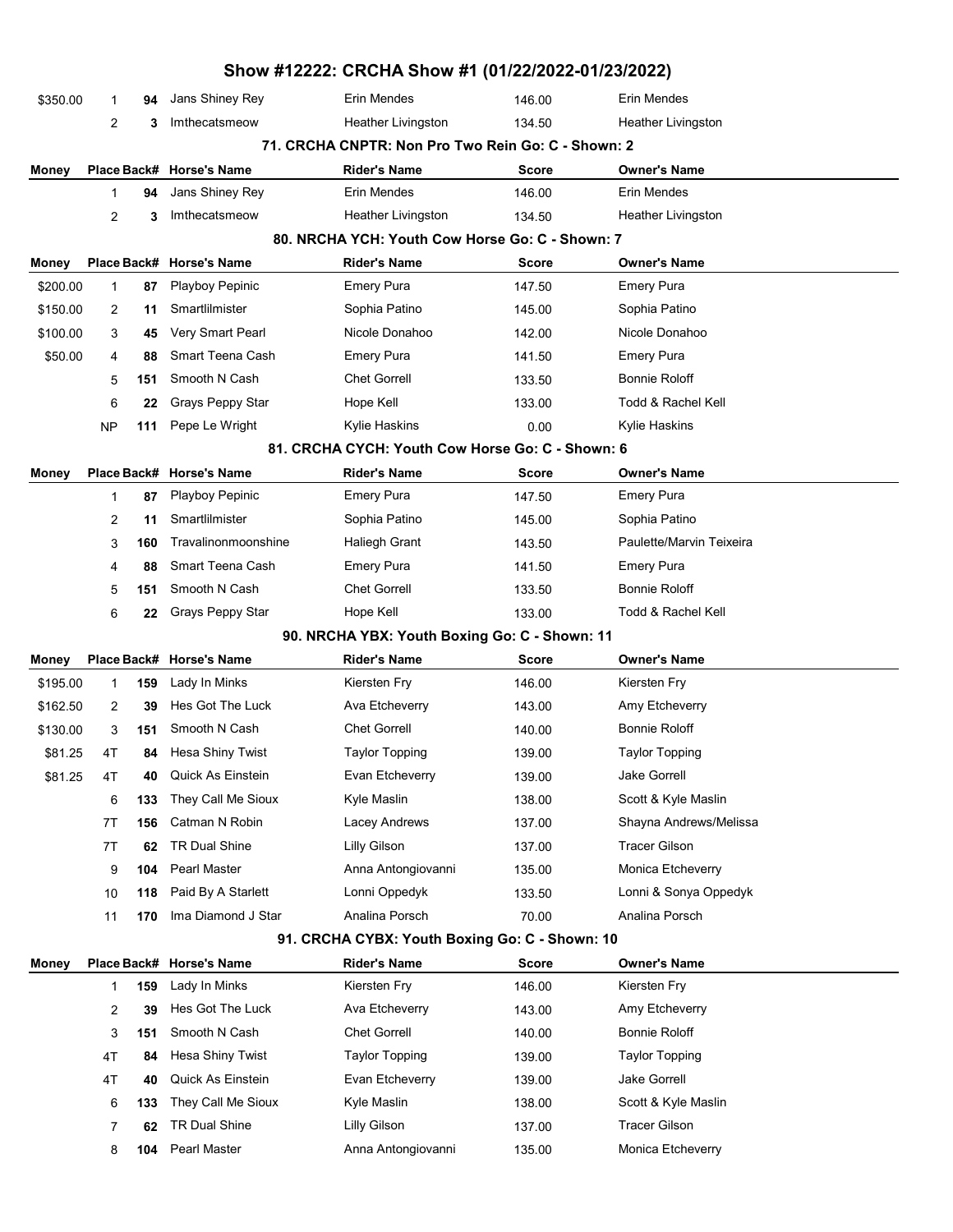|       | 9           | 118 | Paid By A Starlett          | Lonni Oppedyk                                  | 133.50 | Lonni & Sonya Oppedyk        |  |
|-------|-------------|-----|-----------------------------|------------------------------------------------|--------|------------------------------|--|
|       | 10          | 170 | Ima Diamond J Star          | Analina Porsch                                 | 70.00  | Analina Porsch               |  |
|       |             |     |                             | 100. CRCHA OBOX: Open Boxing Go: C - Shown: 46 |        |                              |  |
| Money | Place Back# |     | <b>Horse's Name</b>         | <b>Rider's Name</b>                            | Score  | <b>Owner's Name</b>          |  |
|       | 1           | 8   | Mo Style                    | Casey Branquinho                               | 147.50 | Margaret Mang                |  |
|       | 2           | 70  | Glitter N Glam              | Laurie Richards                                | 146.50 | Karin & Laurie Richards      |  |
|       | 3           | 117 | Gotta Go Get It             | Diane Shaffer                                  | 145.50 | Diane Shaffer                |  |
|       | 4T          | 65  | Catmas Lights               | Roger Bias                                     | 145.00 | Anna Rippy                   |  |
|       | 4T          | 172 | Gunna B Lucky               | Debra Brautovich                               | 145.00 | Mike Brautovich              |  |
|       | 6           | 7   | Oak E Rey                   | Casey Branquinho                               | 144.50 | Mel Smith/Nichole Branquinho |  |
|       | 7T          | 85  | <b>Boonlights Smartchic</b> | Ingrid Vangelos                                | 143.50 | Vangelos Western Arena       |  |
|       | 7T          | 46  | Duals Blue Moon             | <b>Ted Robinson</b>                            | 143.50 | Kim Boydstun/Chris Peterson  |  |
|       | 9           | 180 | <b>Tabascos Hot Kitty</b>   | <b>Travis Mankins</b>                          | 143.00 | Teresa Jackson               |  |
|       | 10          | 144 | Misterey                    | Vanessa Stevens                                | 142.50 | Vanessa Stevens              |  |
|       | 11T         | 116 | Gotta Get Summer            | Diane Shaffer                                  | 141.50 | 4D Ranch LLC                 |  |
|       | 11T         | 128 | <b>WR This Cats Shiny</b>   | John Showalter                                 | 141.50 | Loretta Showalter            |  |
|       | 13          | 138 | Verysmart N Stunning        | Lilia Kapuniai                                 | 141.00 | Lilia Kapuniai               |  |
|       | 14T         | 33  | Starman                     | Duane Jost                                     | 140.00 | Duane Jost                   |  |
|       | 14T         | 171 | Diamond J Wil Smokum        | Mike Brautovich                                | 140.00 | Mike Brautovich              |  |
|       | 16T         | 168 | <b>Rien N Genuine</b>       | <b>Ashley Salter</b>                           | 138.00 | <b>Ashley Salter</b>         |  |
|       | 16T         | 53  | Mo Beta                     | Melissa Alvarez                                | 138.00 | Melissa Alvarez              |  |
|       | 18          | 127 | Boe Jackson                 | Lisa Novatt                                    | 137.50 | Lisa Novatt                  |  |
|       | 19          | 74  | <b>Purr D Metallic</b>      | Nicolas Barthelemy                             | 135.00 | White Tail Ranch PH          |  |
|       | 20          | 68  | <b>RJ Smoke Onthe Water</b> | K'Lynn Jackson                                 | 134.50 | K'Lynn Jackson               |  |
|       | 21          | 73  | Supreystition               | Nicolas Barthelemy                             | 133.00 | White Tail Ranch PH          |  |
|       | 22          | 152 | Salute Major Boons          | Kayo Toews                                     | 129.50 | <b>Manitou Materials</b>     |  |
|       | 23          | 133 | They Call Me Sioux          | Kyle Maslin                                    | 126.00 | Scott & Kyle Maslin          |  |
|       | 24          | 83  | <b>Rockstar Lights</b>      | Paula Bremel                                   | 70.00  | Paula Bremel                 |  |
|       | 25          | 6   | Seven S Red Robin           | Sharon Michelucci                              | 64.00  | Sharon Michelucci            |  |
|       | 26T         | 60  | Gypsy In The Bud            | <b>Tracer Gilson</b>                           | 60.00  | Madelyn Bloom                |  |
|       | 26T         | 44  | Peptos Dragin Sparks        | Luis Valdez                                    | 60.00  | Kelly Roemer                 |  |
|       | 26T         | 124 | Samantha                    | <b>Wyatt Fisher</b>                            | 60.00  | <b>Britt Williams</b>        |  |
|       | 26T         | 153 | Little Miss Voodoo          | <b>Jake Gorrell</b>                            | 60.00  | Dana Roulet                  |  |
|       | 26T         | 137 | <b>ISR A Little Lace</b>    | <b>Stacy Duesterhaus</b>                       | 60.00  | Brendan & Stacy              |  |
|       | 26T         | 98  | Mr Smart Lil Star           | <b>Wyatt Fisher</b>                            | 60.00  | Shea Linane                  |  |
|       | 26T         | 150 | <b>Plain Catty</b>          | <b>Jake Gorrell</b>                            | 60.00  | Kalpowar QH                  |  |
|       | 26T         | 119 | Prize Winning Gal           | <b>Wyatt Fisher</b>                            | 60.00  | Jayson/Teresa Fisher         |  |
|       | 26T         | 123 | <b>Boonafide Royalty</b>    | Jayson (JJ) Fisher                             | 60.00  | Jayson/Teresa Fisher         |  |
|       | 26T         | 122 | Wood U Just Do It           | Jayson (JJ) Fisher                             | 60.00  | Jayson/Teresa Fisher         |  |
|       | 26T         | 125 | Mighty Fine Blu Boon        | Jayson (JJ) Fisher                             | 60.00  | Jayson/Teresa Fisher         |  |
|       | 26T         | 97  | Pepto Shiney Chex           | Sunni McCormick                                | 60.00  | Suzette Overgaag             |  |
|       | 26T         | 96  | Gettin Arround              | Sunni McCormick                                | 60.00  | Suzette Overgaag             |  |
|       | 26T         | 61  | Yourgunnaloveme             | <b>Tracer Gilson</b>                           | 60.00  | Vickie Compton               |  |
|       | 26T         | 59  | Rebellious Soul             | <b>Tricia Gilson</b>                           | 60.00  | Tricia Gilson                |  |
|       | 26T         | 120 | Quejanaisalito              | <b>Wyatt Fisher</b>                            | 60.00  | Andrea Drake                 |  |
|       | 26T         | 63  | Sannta Baby                 | Jake Gorrell                                   | 60.00  | Laura Raynak                 |  |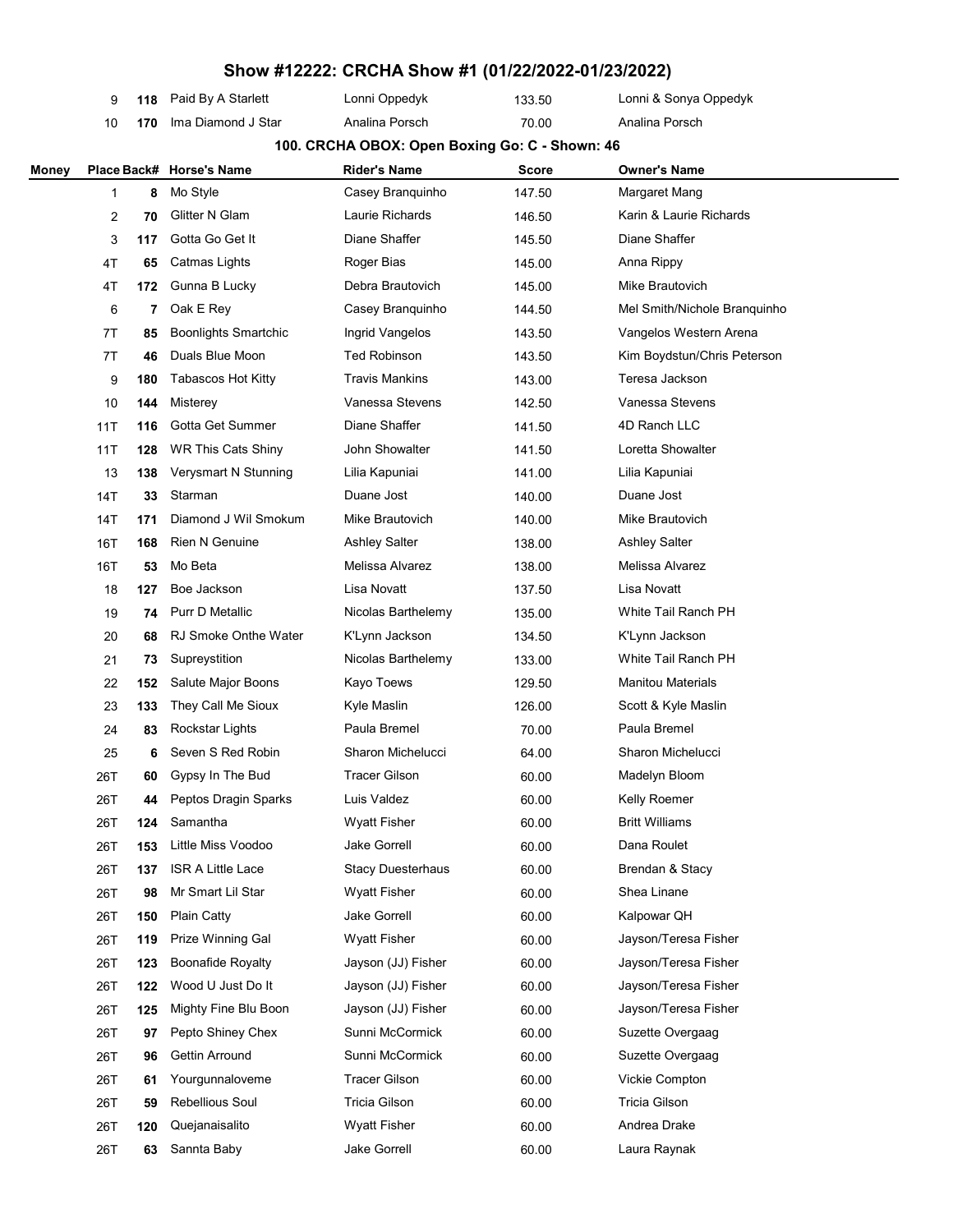| 26T       |    | 75 Heart Breyker       | Nicolas Barthelemy   | 60.00 | White Tail Ranch PH |
|-----------|----|------------------------|----------------------|-------|---------------------|
| <b>NP</b> |    | 31 She Writes The Chex | Sunni McCormick      | 0.00  | Paula Bellesi       |
| <b>NP</b> | 9  | Catty Cow Patty        | Casey Branguinho     | 0.00  | Suzanne Benech      |
| <b>NP</b> | 79 | Give Me Smore          | <b>Brendon Clark</b> | 0.00  | Andrea Pasek        |

#### 110. NRCHA NPBX: Non Pro Boxing Go: C - Shown: 22

| Money        |     |     | Place Back# Horse's Name    | Rider's Name                                       | <b>Score</b> | <b>Owner's Name</b>        |  |
|--------------|-----|-----|-----------------------------|----------------------------------------------------|--------------|----------------------------|--|
| \$924.00     | 1   | 77  | <b>KK Sugar Twist</b>       | Joel Jewett                                        | 147.50       | White Tail Ranch PH        |  |
| \$726.00     | 2   | 10  | Dressed In Oak              | Nichole Branquinho                                 | 147.00       | Casey & Nichole Branquinho |  |
| \$561.00     | 3   | 110 | <b>Get N Wicked</b>         | Cassandra Krieg                                    | 146.50       | Samantha Biller            |  |
| \$396.00     | 4   | 138 | Verysmart N Stunning        | Lilia Kapuniai                                     | 145.50       | Lilia Kapuniai             |  |
| \$264.00     | 5Τ  | 16  | Wright On Forever           | Kelly Cobb                                         | 144.50       | Kelly Cobb                 |  |
| \$264.00     | 5T  | 47  | <b>Brilliant Spoonful</b>   | Kim Boydstun                                       | 144.50       | Kim Boydstun               |  |
| \$41.25      | 7T  | 105 | <b>Truckin Chics Rule</b>   | Lexi Kastanis                                      | 144.00       | <b>Red Arrow Ranch</b>     |  |
| \$41.25      | 7T  | 90  | Moms Stilish Lena           | Dawn Meinhold                                      | 144.00       | Andrew Meinhold            |  |
| \$41.25      | 7T  | 172 | Gunna B Lucky               | Debra Brautovich                                   | 144.00       | Mike Brautovich            |  |
| \$41.25      | 7T  | 14  | Jule Of A Time              | Daniel J Perez                                     | 144.00       | Daniel J Perez             |  |
|              | 11  | 135 | Little Elk Dancer           | Allyson Bottini                                    | 143.00       | Allyson Bottini            |  |
|              | 12T | 127 | Boe Jackson                 | Lisa Novatt                                        | 142.50       | Lisa Novatt                |  |
|              | 12T | 91  | <b>Shiners Diamond Cat</b>  | Jessica Draper                                     | 142.50       | Mike/James Draper          |  |
|              | 14T | 71  | <b>IGO Real Smooth</b>      | Sherrie Aquino                                     | 141.00       | David & Sherrie Aquino     |  |
|              | 14T | 171 | Diamond J Wil Smokum        | Mike Brautovich                                    | 141.00       | Mike Brautovich            |  |
|              | 14T | 76  | <b>SJR Katmandoo</b>        | Joel Jewett                                        | 141.00       | White Tail Ranch PH        |  |
|              | 17  | 162 | Chicinbiggirlpanties        | <b>Shelly Mitchell</b>                             | 139.50       | <b>Shelly Mitchell</b>     |  |
|              | 18T | 156 | Catman N Robin              | Lacey Andrews                                      | 138.50       | Shayna Andrews/Melissa     |  |
|              | 18T | 183 | <b>Yellow Roze Of Texas</b> | Loretta Showalter                                  | 138.50       | John Showalter             |  |
|              | 18T | 58  | <b>Flashy Onetime Pepto</b> | <b>Cheri Barnes</b>                                | 138.50       | <b>Cheri Barnes</b>        |  |
|              | 21  | 6   | Seven S Red Robin           | Sharon Michelucci                                  | 134.00       | Sharon Michelucci          |  |
|              | 22  | 179 | Drivin Me Wild              | Mary Staub                                         | 71.00        | Mary Staub                 |  |
|              |     |     |                             | 111. CRCHA CNPBX: Non Pro Boxing Go: C - Shown: 21 |              |                            |  |
| <b>Money</b> |     |     | Place Back# Horse's Name    | <b>Rider's Name</b>                                | <b>Score</b> | <b>Owner's Name</b>        |  |
|              | 1   | 77  | <b>KK Sugar Twist</b>       | Joel Jewett                                        | 147.50       | White Tail Ranch PH        |  |
|              | 2   | 10  | Dressed In Oak              | Nichole Branquinho                                 | 147.00       | Casey & Nichole Branquinho |  |
|              | 3   | 110 | <b>Get N Wicked</b>         | Cassandra Krieg                                    | 146.50       | Samantha Biller            |  |
|              | 4   | 138 | Verysmart N Stunning        | Lilia Kapuniai                                     | 145.50       | Lilia Kapuniai             |  |
|              | 5Τ  | 16  | Wright On Forever           | <b>Kelly Cobb</b>                                  | 144.50       | <b>Kelly Cobb</b>          |  |
|              | 5T  | 47  | <b>Brilliant Spoonful</b>   |                                                    |              |                            |  |
|              |     |     |                             | Kim Boydstun                                       | 144.50       | Kim Boydstun               |  |
|              | 7T  | 78  | Gwen Stefvonnie             | Liz Hudson                                         | 144.00       | Liz Varin                  |  |
|              | 7T  | 105 | <b>Truckin Chics Rule</b>   | Lexi Kastanis                                      | 144.00       | <b>Red Arrow Ranch</b>     |  |
|              | 7T  | 90  | Moms Stilish Lena           | Dawn Meinhold                                      | 144.00       | Andrew Meinhold            |  |
|              | 7T  | 14  | Jule Of A Time              | Daniel J Perez                                     | 144.00       | Daniel J Perez             |  |
|              | 11  | 135 | Little Elk Dancer           | Allyson Bottini                                    | 143.00       | Allyson Bottini            |  |
|              | 12T | 127 | Boe Jackson                 | Lisa Novatt                                        | 142.50       | Lisa Novatt                |  |
|              | 12T | 91  | <b>Shiners Diamond Cat</b>  | Jessica Draper                                     | 142.50       | Mike/James Draper          |  |
|              | 14T | 71  | <b>IGO Real Smooth</b>      | Sherrie Aquino                                     | 141.00       | David & Sherrie Aquino     |  |
|              | 14T | 76  | SJR Katmandoo               | Joel Jewett                                        | 141.00       | White Tail Ranch PH        |  |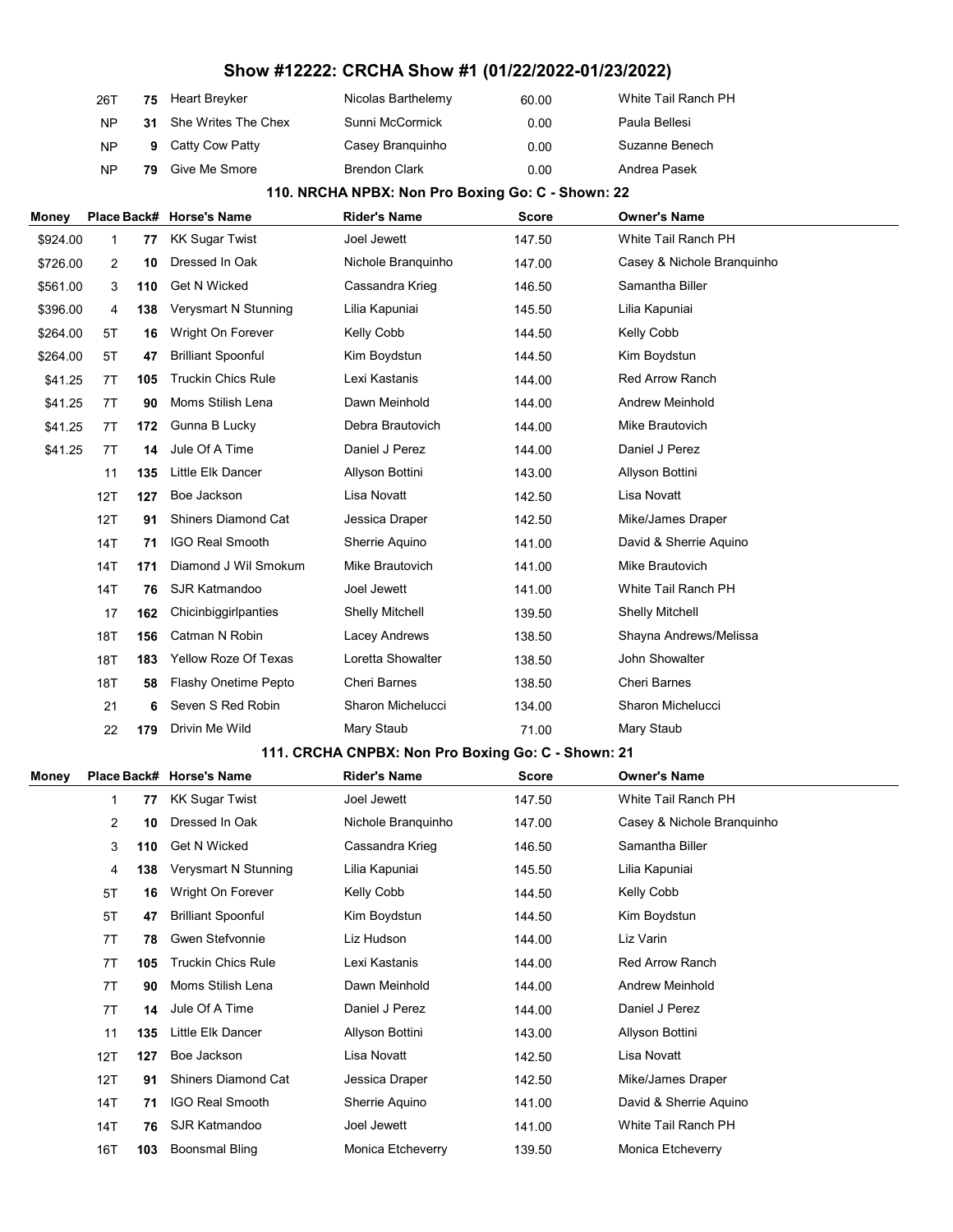# 16T 162 Chicinbiggirlpanties Shelly Mitchell 139.50 Shelly Mitchell 18 41 Mr Spook Nic Doreen Dalbey 139.00 Doreen Dalbey 19T **183** Yellow Roze Of Texas Loretta Showalter 138.50 John Showalter 19T 58 Flashy Onetime Pepto Cheri Barnes 138.50 Cheri Barnes 21 68 RJ Smoke Onthe Water K'Lynn Jackson 70.00 K'Lynn Jackson 112. NRCHA INPBX: Intermediate Non Pro Boxing Go: C - Shown: 12 Money Place Back# Horse's Name **Rider's Name** Score Owner's Name \$255.00 1 138 Verysmart N Stunning Lilia Kapuniai 145.50 Lilia Kapuniai \$212.50 2 135 Little Elk Dancer Allyson Bottini 143.00 Allyson Bottini \$170.00 3 103 Boonsmal Bling Monica Etcheverry 139.50 Monica Etcheverry \$106.25 4T **156** Catman N Robin Lacey Andrews 138.50 Shayna Andrews/Melissa \$106.25 4T 58 Flashy Onetime Pepto Cheri Barnes 138.50 Cheri Barnes 6 181 Watch My Bud Danielle Holzer-Burkitt 138.00 Danielle Holzer-Burkitt 7 55 SS Metallic Fever Vanessa Lynn Norris 136.50 Vanessa Lynn Norris 8 54 Metallic Flame Serafina Madonna 135.50 Serafina Madonna 9 38 Respond Please **Amy Etcheverry 126.50** Amy Etcheverry 10T 68 RJ Smoke Onthe Water K'Lynn Jackson 70.00 K'Lynn Jackson 10T 34 DSR Smartlil Houdini Melony Reed 70.00 Melony & Terry Reed NP 169 Very Smart Magician Meghan Mankins 0.00 Linda Katz 113. CRCHA CINPBX: Intermediate Non Pro Boxing Go: C - Shown: 9 Money Place Back# Horse's Name Rider's Name Score Owner's Name 1 138 Verysmart N Stunning Lilia Kapuniai 145.50 Lilia Kapuniai 2 135 Little Elk Dancer Allyson Bottini 143.00 Allyson Bottini 3 127 Boe Jackson Lisa Novatt 142.50 Lisa Novatt 4 41 Mr Spook Nic Doreen Dalbey 139.00 Doreen Dalbey 5 181 Watch My Bud Danielle Holzer-Burkitt 138.00 Danielle Holzer-Burkitt 6 54 Metallic Flame Serafina Madonna 135.50 Serafina Madonna 7 38 Respond Please **Amy Etcheverry 126.50** Amy Etcheverry 8 34 DSR Smartlil Houdini Melony Reed 70.00 Melony & Terry Reed NP 169 Very Smart Magician Meghan Mankins 0.00 Linda Katz 114. NRCHA LNPBX: Limited Non Pro Boxing Go: C - Shown: 18 Money Place Back# Horse's Name **Rider's Name** Score Owner's Name \$315.00 1 138 Verysmart N Stunning Lilia Kapuniai 145.50 Lilia Kapuniai \$252.00 2 177 Hickory Shiney Time Lauren McAlister 144.50 Lauren McAlister \$189.00 3 97 Pepto Shiney Chex Suzette Overgaag 142.50 Suzette Overgaag \$110.00 4T 84 Hesa Shiny Twist Taylor Topping 142.00 Taylor Topping \$110.00 4T 170 Ima Diamond J Star Analina Porsch 142.00 Analina Porsch \$74.00 6 53 Mo Beta **Melissa Alvarez** 141.50 Melissa Alvarez 7T 31 She Writes The Chex Paula Bellesi 139.50 Paula Bellesi 7T 86 Tanks A Million Jeannie McDevitt 139.50 Jeannie McDevitt 9T 95 SJR Smooth Diamond Bailey Foster 136.50 Bailey Foster 9T 17 Catallic Susan Brooks 136.50 Susan Brooks 11 **54** Metallic Flame **Serafina Madonna** 135.50 Serafina Madonna 12 6 Seven S Red Robin Sharon Michelucci 134.00 Sharon Michelucci 13T **72** Souls On Fire **137** Jennifer Hooker 132.00 Jennifer Hooker

13T **5** Teles A Rittle **133.00** Grace LaMarca 132.00 Grace LaMarca

#### Show #12222: CRCHA Show #1 (01/22/2022-01/23/2022)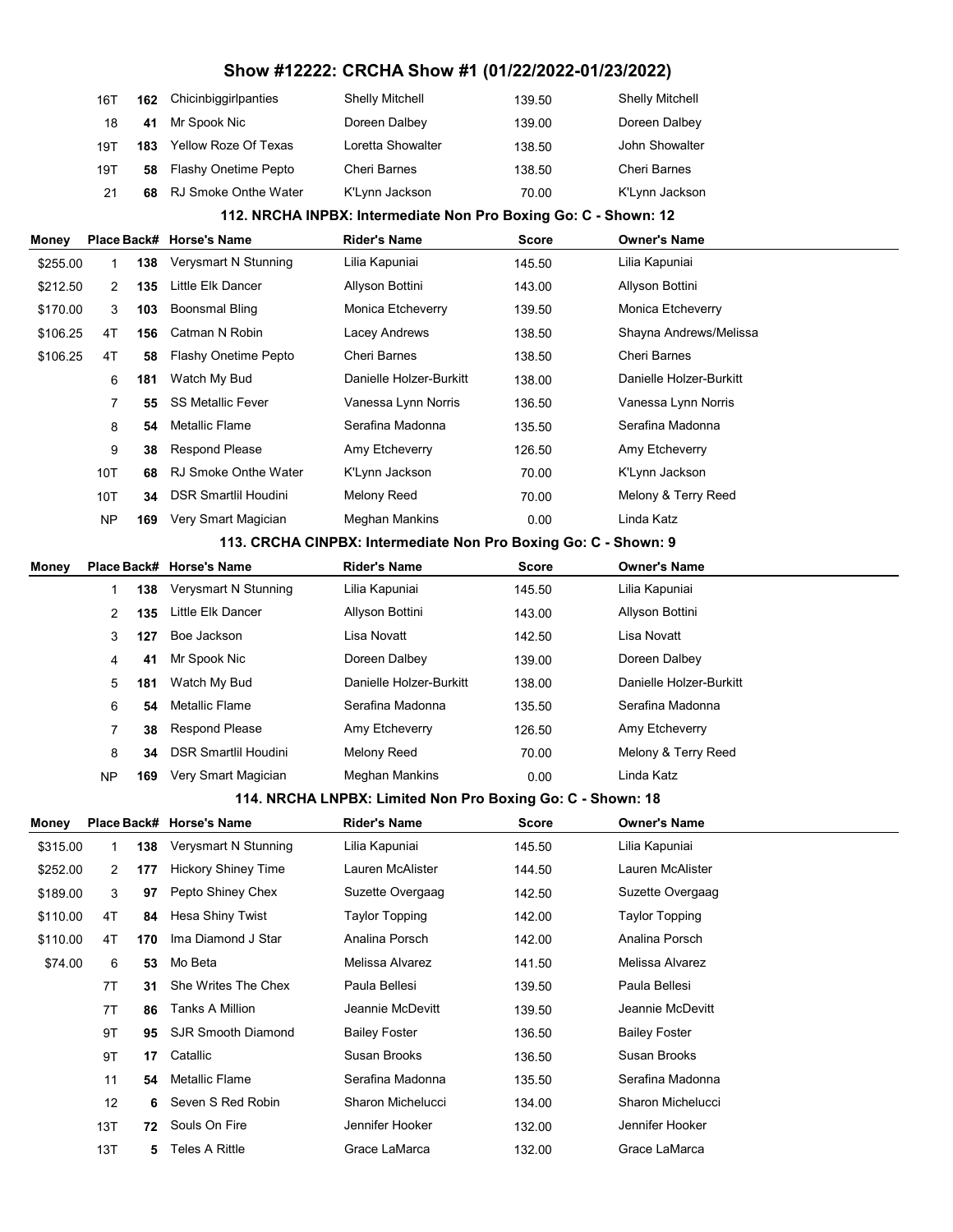| 15 |     | <b>158</b> One Time Everafter | Dawn Champion         | 130.50 | Dawn Champion       |
|----|-----|-------------------------------|-----------------------|--------|---------------------|
| 16 | 178 | Ride Light                    | Katherine Hilzer      | 129.00 | Katherine Hilzer    |
| 17 |     | 56 Stylish In My Boots        | <b>Heather Bryant</b> | 127.50 | Heather Bryant      |
| 18 | 34  | DSR Smartlil Houdini          | Melony Reed           | 70.00  | Melony & Terry Reed |
|    |     |                               |                       |        |                     |

#### 115. CRCHA CLNPBX: Limited Non Pro Boxing Go: C - Shown: 25

| Money    |     |     | Place Back# Horse's Name    | <b>Rider's Name</b>                                        | Score        | <b>Owner's Name</b>     |
|----------|-----|-----|-----------------------------|------------------------------------------------------------|--------------|-------------------------|
|          | 1   | 138 | Verysmart N Stunning        | Lilia Kapuniai                                             | 145.50       | Lilia Kapuniai          |
|          | 2   | 2   | <b>Tangys Classy Lights</b> | Keri Tienken                                               | 143.00       | Keri Tienken            |
|          | 3   | 97  | Pepto Shiney Chex           | Suzette Overgaag                                           | 142.50       | Suzette Overgaag        |
|          | 4T  | 159 | Lady In Minks               | Kiersten Fry                                               | 142.00       | Kiersten Fry            |
|          | 4T  | 84  | Hesa Shiny Twist            | <b>Taylor Topping</b>                                      | 142.00       | <b>Taylor Topping</b>   |
|          | 4T  | 93  | Dunnit In Lights            | Angelia Kourafas                                           | 142.00       | Angelia Kourafas        |
|          | 4T  | 126 | One Time Reno               | Becky Clark                                                | 142.00       | Becky Clark             |
|          | 4T  | 170 | Ima Diamond J Star          | Analina Porsch                                             | 142.00       | Analina Porsch          |
|          | 9   | 53  | Mo Beta                     | Melissa Alvarez                                            | 141.50       | Melissa Alvarez         |
|          | 10  | 86  | <b>Tanks A Million</b>      | Jeannie McDevitt                                           | 139.50       | Jeannie McDevitt        |
|          | 11  | 180 | <b>Tabascos Hot Kitty</b>   | Teresa (Terry) Jackson                                     | 137.00       | Teresa Jackson          |
|          | 12T | 95  | <b>SJR Smooth Diamond</b>   | Bailey Foster                                              | 136.50       | <b>Bailey Foster</b>    |
|          | 12T | 17  | Catallic                    | Susan Brooks                                               | 136.50       | Susan Brooks            |
|          | 14  | 1   | Justlikeuonlypretier        | Keri Tienken                                               | 136.00       | Keri Tienken            |
|          | 15  | 54  | <b>Metallic Flame</b>       | Serafina Madonna                                           | 135.50       | Serafina Madonna        |
|          | 16  | 6   | Seven S Red Robin           | Sharon Michelucci                                          | 134.00       | Sharon Michelucci       |
|          | 17T | 72  | Souls On Fire               | Jennifer Hooker                                            | 132.00       | Jennifer Hooker         |
|          | 17T | 5   | <b>Teles A Rittle</b>       | Grace LaMarca                                              | 132.00       | Grace LaMarca           |
|          | 19  | 158 | One Time Everafter          | Dawn Champion                                              | 130.50       | Dawn Champion           |
|          | 20  | 92  | Dunit In Chocolate          | Jim Kourafas                                               | 129.50       | Angelia Kourafas        |
|          | 21  | 52  | Four S Bluboonmirage        | <b>Trisha Proud</b>                                        | 129.00       | Trisha Proud            |
|          | 22  | 67  | <b>Gunning Moonshine</b>    | Gerrica Manda                                              | 128.00       | Anna Rippy              |
|          | 23  | 56  | Stylish In My Boots         | <b>Heather Bryant</b>                                      | 127.50       | <b>Heather Bryant</b>   |
|          | 24  | 109 | Get Em All                  | Elizabeth Biller                                           | 72.00        | Elizabeth Biller        |
|          | 25  | 34  | <b>DSR Smartlil Houdini</b> | Melony Reed                                                | 70.00        | Melony & Terry Reed     |
|          |     |     |                             | 120. NRCHA BD: Box Drive Go: C - Shown: 6                  |              |                         |
| Money    |     |     | Place Back# Horse's Name    | <b>Rider's Name</b>                                        | Score        | <b>Owner's Name</b>     |
| \$275.00 | 1   | 16  | Wright On Forever           | Kelly Cobb                                                 | 147.50       | Kelly Cobb              |
| \$165.00 | 2   | 181 | Watch My Bud                | Danielle Holzer-Burkitt                                    | 139.50       | Danielle Holzer-Burkitt |
| \$110.00 | 3   | 105 | <b>Truckin Chics Rule</b>   | Lexi Kastanis                                              | 138.00       | <b>Red Arrow Ranch</b>  |
|          | 4   | 14  | Jule Of A Time              | Daniel J Perez                                             | 136.50       | Daniel J Perez          |
|          | 5   | 55  | <b>SS Metallic Fever</b>    | Vanessa Lynn Norris                                        | 132.00       | Vanessa Lynn Norris     |
|          | 6   | 161 | Kiss Me In The Darc         | <b>Shelly Mitchell</b>                                     | 127.50       | <b>Shelly Mitchell</b>  |
|          |     |     |                             | 121. CRCHA CNPBD: Club Non Pro Box Drive Go: C - Shown: 10 |              |                         |
| Money    |     |     | Place Back# Horse's Name    | <b>Rider's Name</b>                                        | <b>Score</b> | <b>Owner's Name</b>     |
|          | 1   | 16  | Wright On Forever           | Kelly Cobb                                                 | 147.50       | Kelly Cobb              |
|          | 2   | 85  | <b>Boonlights Smartchic</b> | Ingrid Vangelos                                            | 143.50       | Vangelos Western Arena  |
|          | 3   | 17  | Catallic                    | Susan Brooks                                               | 142.00       | Susan Brooks            |
|          | 4   | 159 | Lady In Minks               | Kiersten Fry                                               | 141.50       | Kiersten Fry            |
|          | 5   | 97  | Pepto Shiney Chex           | Suzette Overgaag                                           | 140.00       | Suzette Overgaag        |